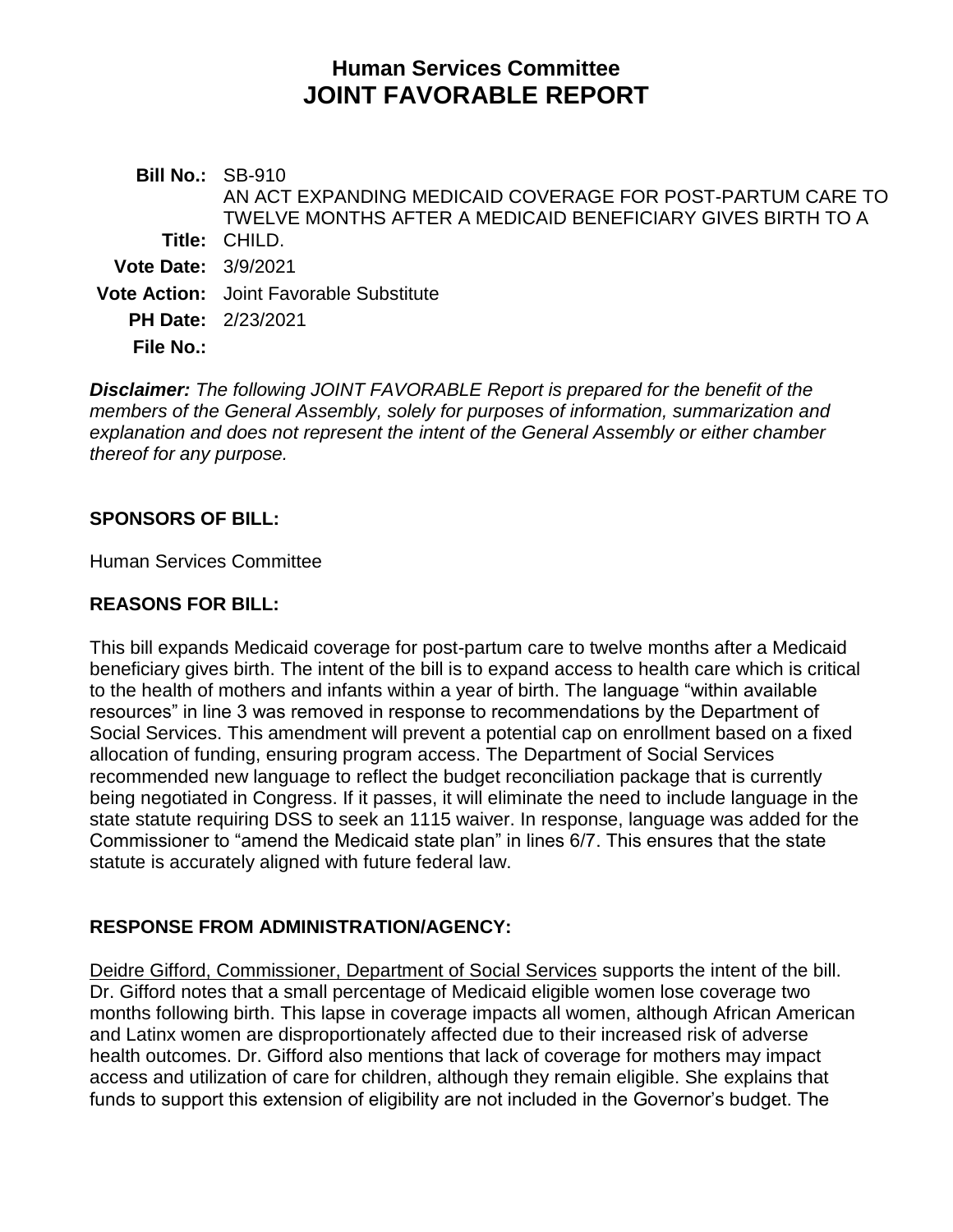Department "has initiated preliminary modeling of the expected costs of this coverage expansion" and will finalize their projections soon. The Department notes that the language, 'within existing resources.' regarding extending coverage, could be interpreted to limit program access.

## **NATURE AND SOURCES OF SUPPORT:**

Ellen Andrews, Executive Director, CT Health Policy Project

Samantha Lew, Policy Analyst and Advocacy Specialist, Health Equity Solutions,

Marijane Carey. Maternal and Child Health Consultant, CT Maternal and Child Health (MCH) Coalition and Every Woman CT (EWCT)

The Connecticut Hospital Association (CHA)

Nicole Sanclemente, Policy and Program Associate, The Connecticut Women's Education and Legal Fund (CWEALF)

Jillian Gilchrest, CT State Representative

Dr. Iyanna Liles, Licensed Obstetrician Gynecologist

Monika Nugent, Member, CT Maternal Mortality Review Committee

Gretchen Raffa, Senior Director of Public Policy, Advocacy and Organizing at Planned Parenthood of Southern New England (PPSNE)

Samantha Tamulis, Certified Nurse Midwife,

Liz Gustafson, State Director, NARAL Pro-Choice Connecticut,

Amy D. Gagliardi, Medical Assistant

#### Kelly McConney Moore, Interim Senior Policy Counsel, American Civil Liberties Union of Connecticut (ACLU-CT)"

They support this bill because continuous access to Medicaid is critical in addressing our nation's rising rate of preventable maternal mortality. It addresses the racial inequities in maternal health outcomes which disproportionately affect women of color, specifically Black women. Continuous access to care is extremely important because postpartum is a medically vulnerable period for mothers. The current cutoff for postpartum Medicaid coverage does not meet the physical and socio-emotional needs of women. Postpartum care allows women to follow up on pregnancy complications, manage chronic conditions, and address mental health conditions; it is critical to a healthy first year for mothers and babies. Extending Medicaid coverage to twelve months, from six weeks, will remove a barrier for women to seek and obtain appropriate postpartum care to address possible life-threatening conditions.